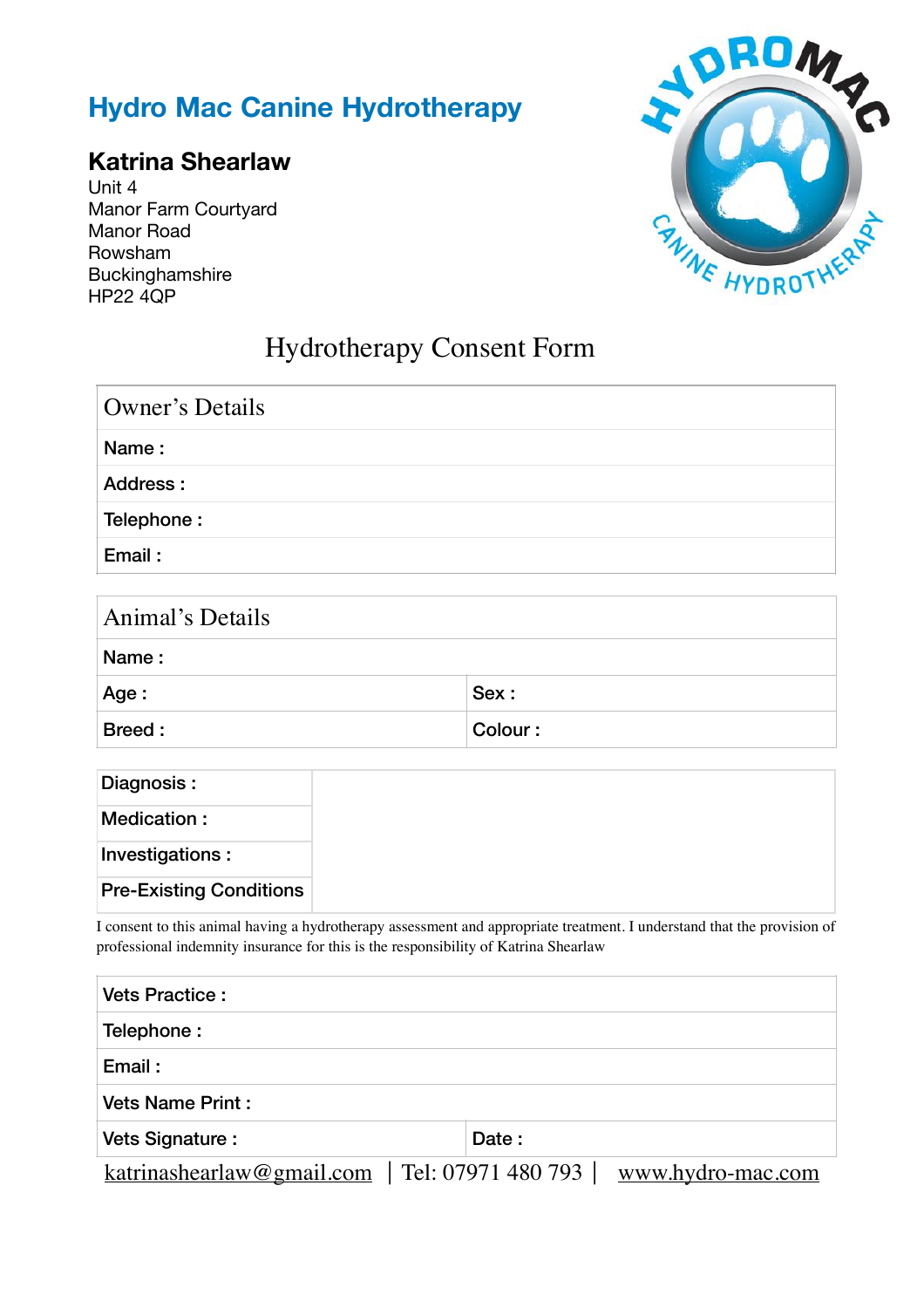**1: Whilst every care is taken of the dogs undergoing treatment, and in maintenance of the water and in equipment, all dogs receive hydrotherapy treatment entirely at the owners risk.** 

**2:** All treatment sessions including those to be part of an insurance claim must be paid for in advance.

**3:** Session fees will be charged in full if an appointment is broken or cancelled without 24 hours notice.

**4:** Dogs will not be treated without the prior authorisation of their veterinary surgeon.

**5:** Dogs with infectious or contagious conditions such as ear, eye or skin infections, gastric upset etc will not be treated. Owners are advised to cancel all appointments until the condition is clear. Normal cancellation conditions will apply.

**6:** Bitches that are in season will not be able to attend sessions until their season has finished.

**7:** Please ensure your dog's vaccination are up to date & bring vaccination records to the initial appointment.

**8:** Owners are required to notify the hydrotherapist if the dog's injury or condition worsens or if the veterinary surgeon advises that the treatment is to be stopped or suspended..

**9:** We reserve the right to refuse treatment to any dog.

**10:** Owners are requested not to feed their dog for at least 2 hours before attending an appointment & please ensure that your dog has emptied it's bowels before their session (exercise area is available), A surcharge of £20 will be made for dogs that defecate in the treadmill as we will have to close down the machine to clean it. We also advise owners not to feed their dog approximately 1 hour after their session.

**11:** All dogs must be kept under control & be kept on a lead. Dogs unable to walk without assistance are exempt from this rule.

**12:** It's the owners responsibility to clean up after their dogs whilst on the premises and the surrounding environment. Poop bags are available on request.

**13:** The Hydro Mac Canine Hydrotherapy centre cannot be held responsible for any loss or damage to vehicles or personal property, loss or injury to any person or dog whilst on the premises howsoever.

**14:** Hydro Mac Canine Hydrotherapy centre reserves the right to use video footage & photographic stills taken during the session but will notify the owner should this occur.

**15:** The floor in the treadmill area can become wet during hydrotherapy sessions, it is advisable to wear sensible shoes to avoid slipping.

**16:** Please ensure all dogs are clean & not muddy when they arrive for their session, If your dog is dirty and requires showering and shampooing then a £15 charge will apply.

**17:** Only one dog at a time is allowed in the hydrotherapy room unless prior arrangement & accompanied by the hydro therapist.

**18:** In unforeseen circumstances Hydro Mac Canine Hydrotherapy centre reserves the right to cancel any session. An alternative session will be offered or a full refund given. Please ensure we can always contact you by telephone.

**19:** I/We have read and fully accept Hydro Mac Canine Hydrotherapy centre terms and conditions as printed above..